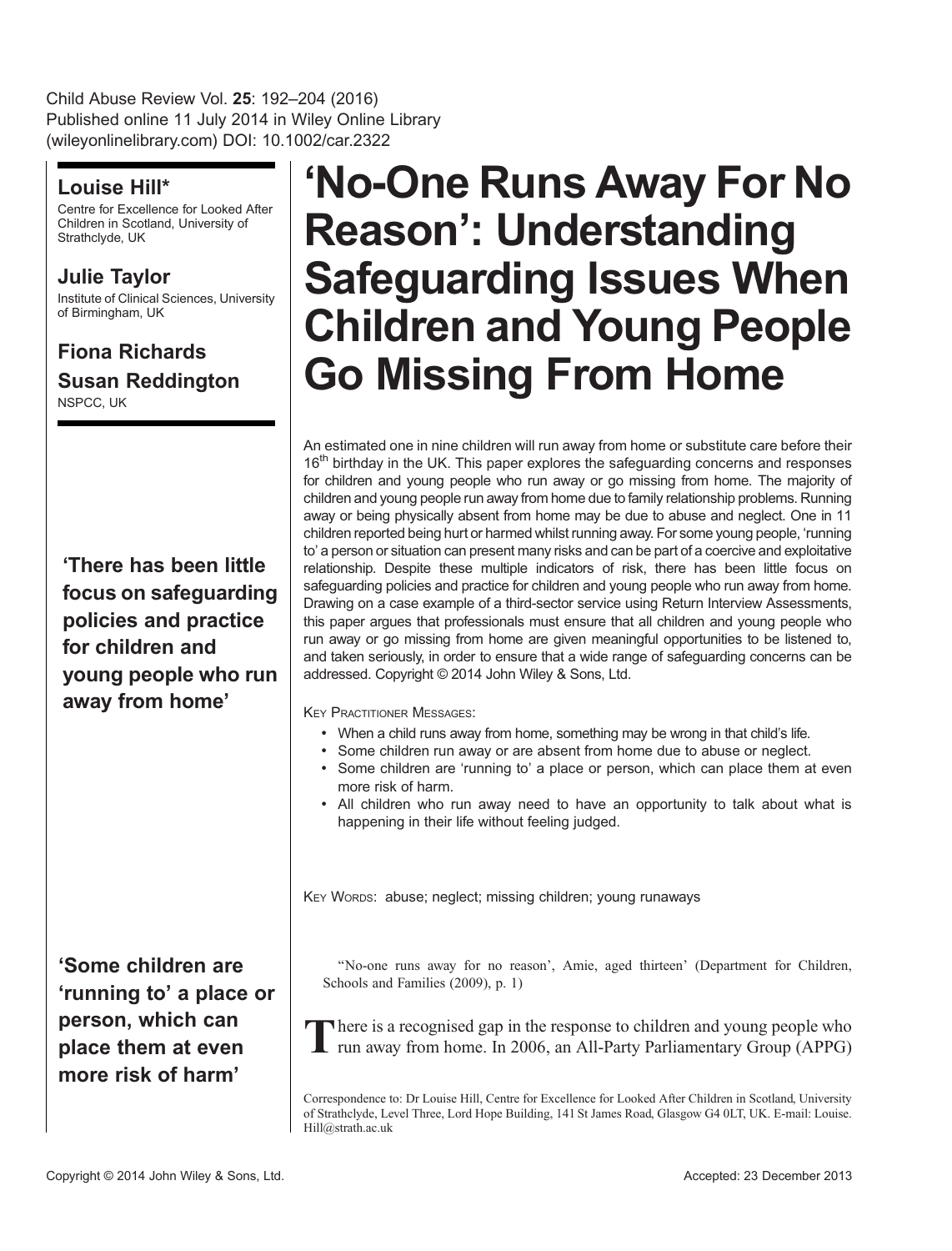for Runaway and Missing Children and Young People was established to improve the support for children and young people who run away from home. Across England, there had been disparity of local responses to the needs of children missing from home compared to children missing from care (Evans et al., 2007). Thus, the introduction of statutory guidance for children who run away or go missing from home and care (National Indicator 71 – currently under revision)

'serves to safeguard all runaways and to redress the imbalance that currently exists between services offered to runaways from the looked-after population and those who run away from home' (DCSF, 2009, p. 4).

Despite this policy intent, children who go missing from home remain overlooked. In 2012, the House of Commons APPG for Runaway and Missing Children and Adults and APPG for Looked After Children and Care Leavers conducted a joint inquiry solely focused on children who go missing from care (Westminster All Party Parliamentary Group for Runaway and Missing Children and Adults and the APPG for Looked After Children and Care Leavers, 2012). Responding to recent inquiries into the sexual exploitation of children and young people (Berelowitz et al., 2012; Chase and Stratham, 2005; Gray and Watt, 2013), political attention has focused almost exclusively on children in residential childcare settings; however, a number of children had run away or were missing from family homes.

This article explores the child protection concerns and responses for children and young people who run away or go missing from home. We will refer to this group hereon in as 'children' unless we are referring specifically to particular groups. Under Section 11 of the Children Act 2004, local authorities have a statutory duty to 'safeguard and promote the welfare of children in need' up to the age of 18-years old. When running away, children are strongly and directly indicating that they may require help and support. We argue that professionals are often not responding effectively to the needs of this group and may miss opportunities to protect children. We begin with context, considering the range of definitions, prevalence and known risks facing children who run away or go missing from home. We explore the development of an NSPCC Missing Children's Service and their use of Return Interview Assessments with children who have run away or been missing from home. In the Discussion, we explore how children missing from home remain hidden and what support is needed to meet their needs.

#### Children Who Run Away or Go Missing From Home

#### **Definitions**

There is a lack of consensus and definitional clarity used to describe children who run away or are forced to leave home or substitute care (Evans et al., 2007). Wade (2001, p. 4) notes a variety of terms in use across research and policy: 'missing persons, absconders, runaways, thrownaways, sofa surfers, homeless, street children and so on'. A young runaway can be defined as,

'Political attention has focused almost exclusively on children in residential childcare settings'

'Lack of consensus and definitional clarity used to describe children who run away or are forced to leave home or substitute care'

<sup>&#</sup>x27;Any young person who spends time away from the family home or substitute care before the age of 16 without the permission of their parents or carers or as a result of being forced to leave' (Wade, 2003, p. 343).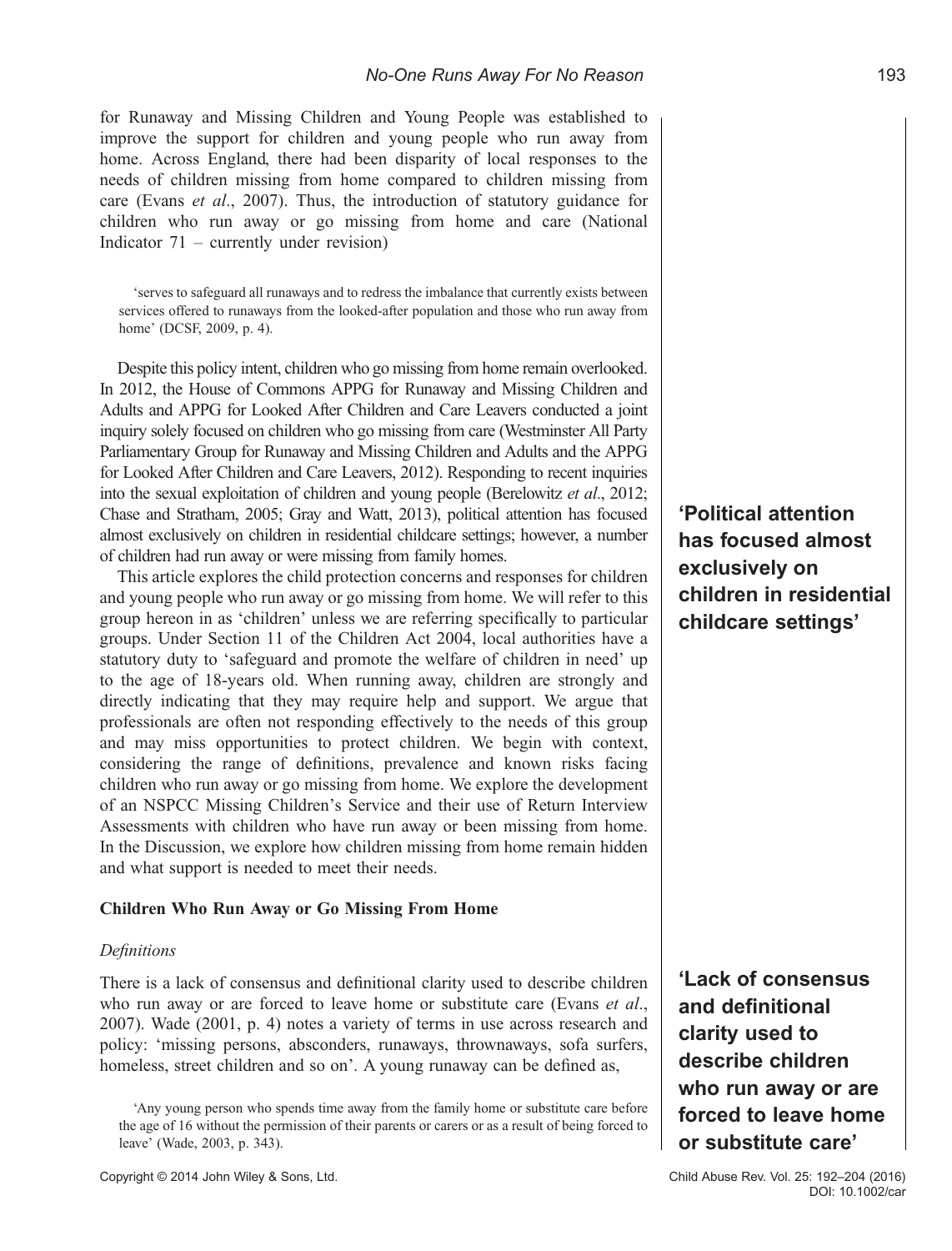## 194 **Hill** et al.

In England, the terms

'young runaway and missing in this context refer to children and young people up to the age of 18 who have run away from their home or care placement, have been forced to leave, or whose whereabouts is unknown' (DCSF, 2009, p. 6).

Although it is widely recognised that children may 'run away' or be missing for a period during the day, 'runaways' tend to include a definition of staying away from home or care for at least one night (Malloch and Burgess, 2011). Running away may be an inadequate term for children who may more accurately be described as "running from' fractured and turbulent homes' (Rosenthal et al., 2006, p. 282). Some children define themselves as staying away from home, suggesting that there may be an important distinction (Rees and Lee, 2005). Furthermore, the limitation of the term, runaway is the inaccuracy in describing the situation for those children who are 'forced to leave'. Rees and Siakeu (2004) use the term, thrown away to address specifically the needs of children who are forced to leave home.

A child may also be 'missing' from home without the awareness or concern of parents or carers about their whereabouts. These children may not describe themselves as 'running away' or being forced to leave, however, they experience a disregard for their safety and are inappropriately unsupervised in a community. Indeed, in a systematic review of the literature on neglect, Daniel et al. (2011) exposed running away as one potential signal that a child is being neglected. In a study of young runaways' use of a national Message Home helpline, some parents were unaware when contacted that their child had run away (Mitchell, 2003). In particular, the neglect of adolescents is of increasing concern (Rees *et al.*, 2011) and there are calls to focus much more attention on their needs (Khadr et al., 2011).

## How Many Children Run Away?

Across the UK, there has been a growing evidence base exploring the prevalence, characteristics and experiences of children and young people who runaway from home or care (Raws, 2001; Rees, 2011; Rees and Lee, 2005; Safe on the Streets Research Team, 1999; Smeaton, 2009; Wade 2001). The first UK survey of young runaways, Still Running, estimated that one in nine young people ran away from home overnight on at least one occasion before the age of 16 (Safe on the Streets Research Team, 1999). The study included a self-completed questionnaire by 13 000 young people (aged 14 and 15), and interviews with 200 young people who had experience of running away or had been forced to leave home and 400 professionals working across agencies who may have contact with young runaways. Further analysis undertaken in Scotland found the same prevalence rates as England (Wade, 2001). Across studies, the peak age for running away was between 13- and 15-years old; however, one-fifth of children who ran away or were forced to leave home did so before the age of 11 (Wade, 2001). Follow-up surveys have indicated a fairly consistent pattern over time (Rees, 2011; Rees and Lee, 2005). Studies have found little difference in the rates of running away across cities, towns and rural settings or different socioeconomic areas (Franks and Goswami, 2010; Rees, 2011; Rees and Lee, 2005; Safe on the Streets

'The limitation of the term 'runaway' is the inaccuracy in describing the situation for those children who are 'forced to leave"

# 'The neglect of adolescents is of increasing concern'

'The peak age for running away was between 13- and 15-years old'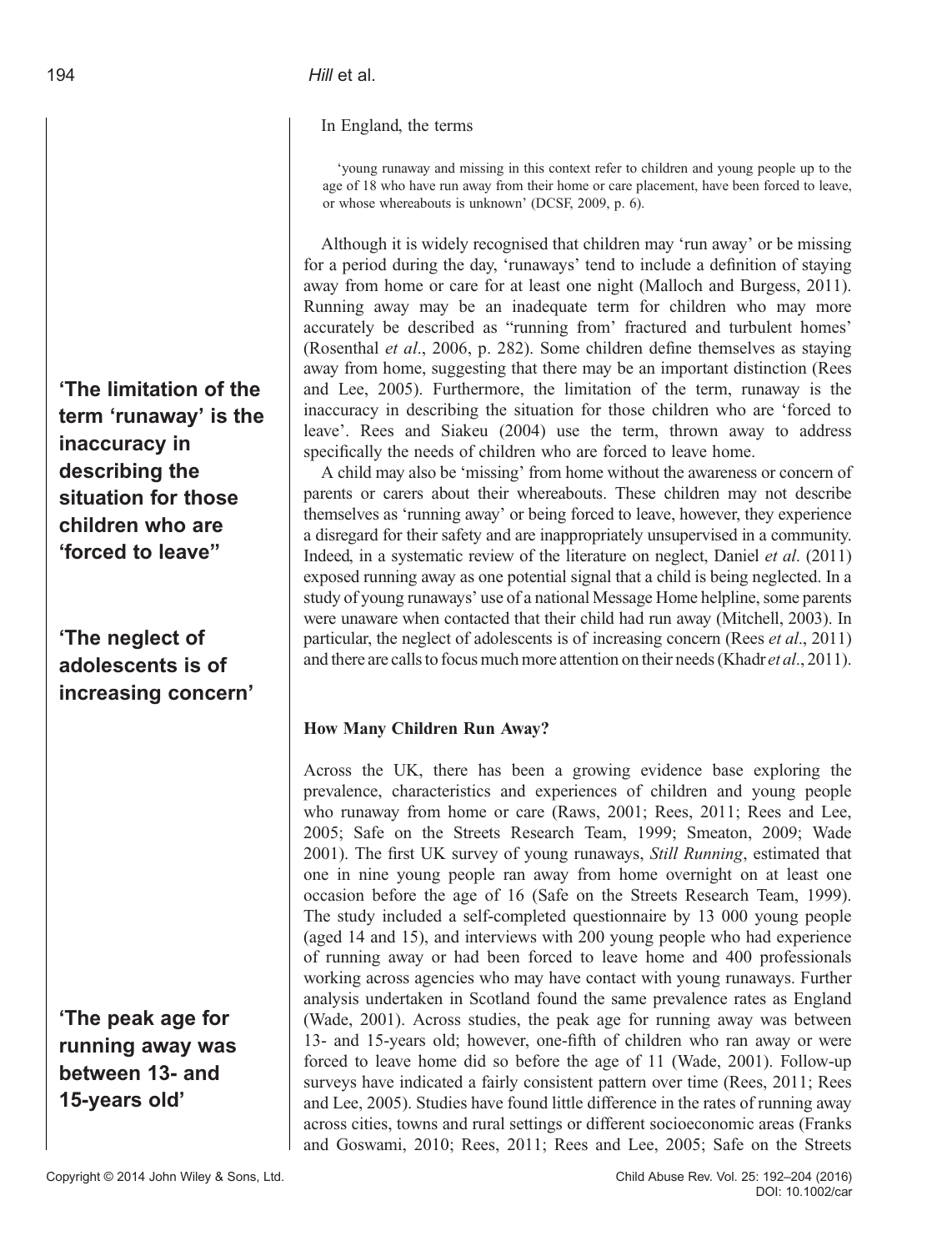Research Team, 1999; Wade, 2001), although there is a slightly older age of first running away in larger cities. The majority of children will only run away once or twice, do not stay away long and return home safely (Wade, 2003).

Females are slightly more likely to run away than males (Rees, 2011) and young people of mixed ethnic origin have the highest rates of running away. Although there was a small response rate  $(< 160$ ), disabled children had much higher rates of running away overnight, as did the one-fifth of children who described themselves as having learning difficulties (Rees, 2011). Similarly, Sullivan and Knutson (2000) found higher prevalence rates for disabled children running away, with a significant association to physical and sexual abuse.

Official data on children who are missing from home are limited. The majority of children will not be reported to the police; in the Still Running 3 survey, 70 per cent of runaways said that they were not reported missing to the police by parents or carers on the most recent occasion and a further 13 per cent were unsure (Rees, 2011). For children who are forced to leave, parents or carers are unlikely to report the child as 'missing' to police authorities. The use of data from professional services is also limited; only around one in 20 children sought help from professional agencies when away from home and many actively avoided contact with agencies (Rees, 2011; Rees and Lee, 2005).

#### Why Do Children Run Away or Go Missing From Home?

There can be many reasons why a child runs away or goes missing from home. The most common is difficult family circumstances (Biehal et al., 2003; Mitchell, 2003; NSPCC, 2007; Rees, 2011; Rees and Lee, 2005; Safe on the Streets Research Team, 1999; Wade, 2001, 2003). In a large-scale English study involving self-reporting of 7349 children (aged 14 to 16), family environment was a significant factor in running away patterns. Almost a quarter (23%) of children living in low-warmth, high-conflict family environments had run away overnight in the last 12 months, compared to only two per cent in high-warmth, low-conflict family environments (Rees, 2011). The majority of young runaways who contacted the Message Home helpline cited family problems as a main reason, with around a quarter reporting alleged abuse (Mitchell, 2003). UK researchers explored the experiences of young people who are forced to leave home utilising the Still Running 2 data-set and monitoring data from six specialist runaway services (Rees and Siakeu, 2004). Just over a quarter of young people (26%) felt forced to leave home, mostly for reasons of abuse, violence and family conflict.

#### What Can Happen When Children Run Away?

Children can face considerable risks to their safety when running away or going missing from home, including physical assault, sexual exploitation and engaging in criminal activity. The most recent survey of young people found that one in 11 young people reported being hurt or harmed when away from home (Rees, 2011). One in six reported sleeping rough or staying with someone they had only just met. Almost one in eight said that they had stolen in order to survive and one in 11 said that they had begged.

Copyright © 2014 John Wiley & Sons, Ltd. Child Abuse Rev. Vol. 25: 192–204 (2016)

'Official data on children who are missing from home are limited'

'Just over a quarter… felt forced to leave home, mostly for reasons of abuse, violence and family conflict'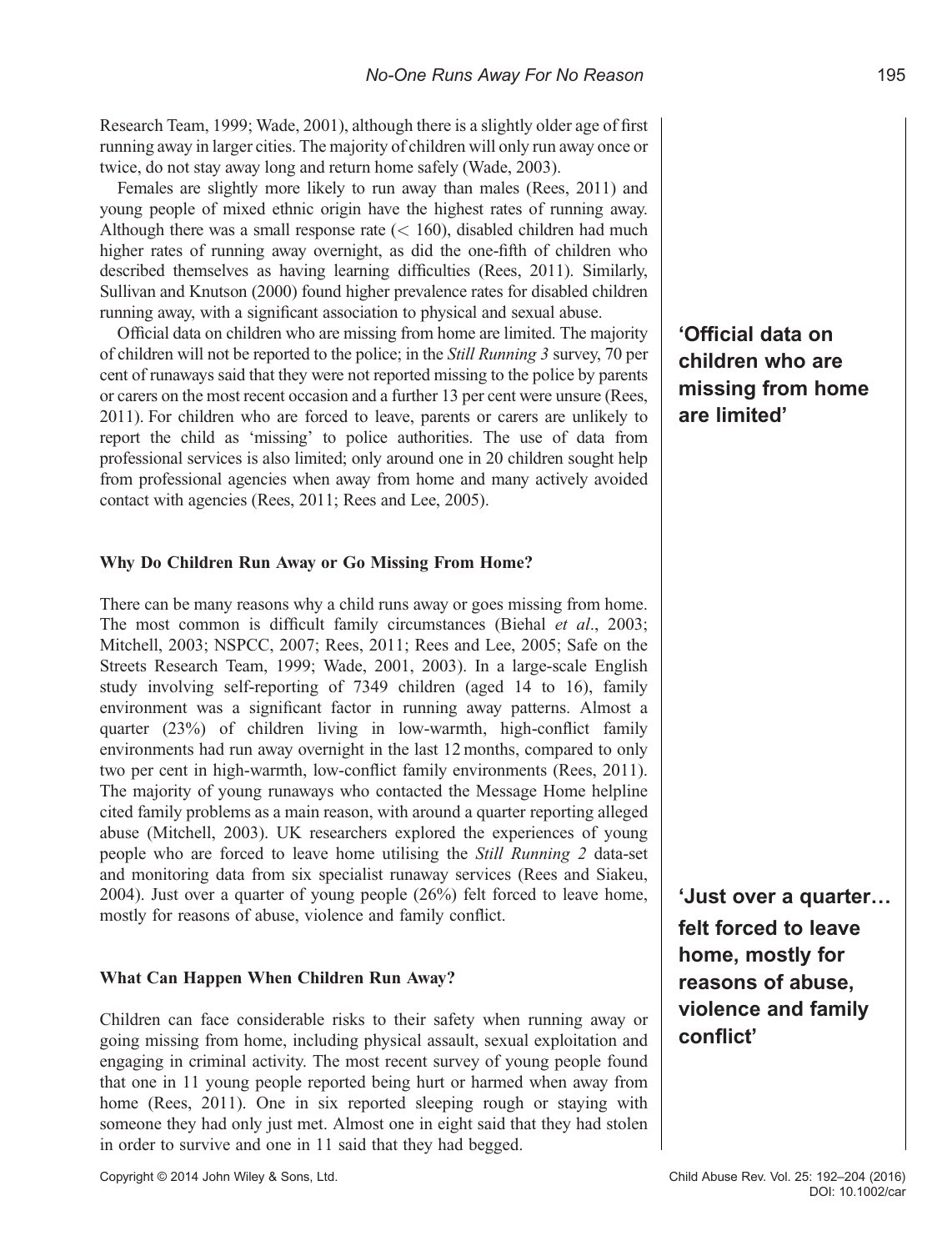# 'A protective measure for some children who face risks within their own homes'

# 'For some children, this is conceptualised as a romantic relationship with a boyfriend or girlfriend'

'Children may demonstrate significant strategies for managing and reducing the risks that they face during this period'

Avoiding conflict at home as a result of behaviour or arrest was a rationale for a small number of children reported as missing to the National Missing Persons Helpline (Biehal et al., 2003). In Shalev's (2011) study in which the criminal behaviour of 51 children who repeatedly ran away was examined using police incident reports; shoplifting and theft were common arrests indicating survival strategies, as were battery, assault and grievous bodily harm.

Running away can be a protective measure for some children who face risks within their own homes. From interviews with 50 homeless youths in Los Angeles, Hyde (2005) critiqued the common construct of this group of young people as victims and demonstrated young people's own narratives of agency in leaving home. Strategies for 'keeping safe' may include 'running to' the homes of trusted friends and family. Children living with parental problematic drug and alcohol often rely on friends and family as a place of safety at times of crisis (Bancroft et al., 2004; Houmøller et al., 2011). The majority of children who run away from home stay with friends and relatives (Rees, 2011; Rees and Lee, 2005; Wade, 2001). However, there may still be considerable risks for this group; one-sixth of young people were physically or sexually assaulted when staying with friends and one in 20 was assaulted when staying with relatives (Wade, 2001).

Children may be coerced into exploitative relationships that involve running away from parents or carers to another person (Berelowitz et al., 2012). For some children, this is conceptualised as a romantic relationship with a boyfriend or girlfriend, leaving families feeling powerless when their children are then sexually exploited. US studies have shown that young women who have been sexually abused in the family home are at an increased risk of further sexual abuse and exploitation when away from home (Tyler et al., 2013).

## Professional Support

Only a small minority of children have any contact with professional agencies during a running away episode. Children have limited knowledge about local services that could help; express concerns about trust and confidentiality; and worry about being returned home when running away (Rees *et al.*, 2009). The *Still* Running 3 study found that only five per cent of children contacted a professional (most commonly social services or school staff), with the majority of children relying on informal support through friends, relatives and friends' families (Rees, 2011). The majority of children do not report that they have been hurt or harmed during the running away or missing episode. Whilst the experience of running away or going missing from home may be a time of fear and anxiety, it may also be a time of resourcefulness and independence (Rosenthal et al., 2006). Children may demonstrate significant strategies for managing and reducing the risks that they face during this period; for the majority, their return to a safe environment may be a positive indication of their awareness of the potential risks.

Over half of children who had run away from home due to abuse wanted to contact social services (Mitchell, 2003). The Still Running 3 survey found a significant majority of young people actively avoiding contact with adults (Rees et al., 2011). Young people may avoid professional agencies due to a fear of being returned home and the potential consequences. In a study of young people's use of three telephone helplines (ChildLine, Message Home and Get Connected), both males and females valued 'more instrumental kind of help'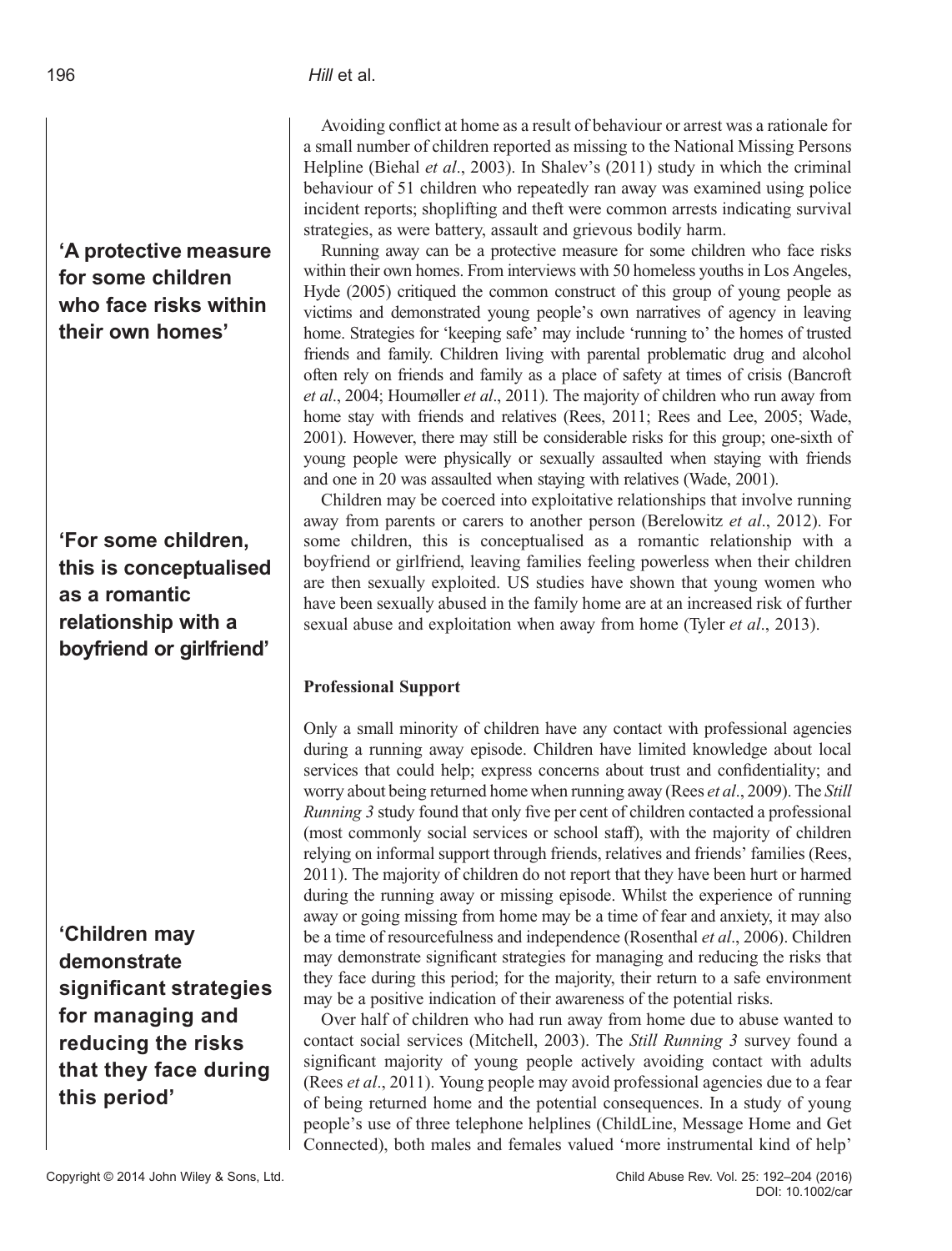addressing their immediate needs (Franks and Medforth, 2005, p. 79). Given the generally low rates of contacting professional services amongst young runaways, this finding indicates the value of intermediary accessible services in supporting children to contact formal agencies.

#### A Case Example: The NSPCC Missing Children's Service

The NSPCC is a leading children's charity in the UK working to end cruelty to children. The NSPCC's work is focused on helping children in the greatest need, danger and distress and offers a range of evidence-based services designed to make the biggest difference possible. This illustrative case study was developed by NSPCC service managers in England and researchers based at the Child Protection Research Centre at the University of Edinburgh. An anonymised and passwordprotected service data-set was provided for 2010–11. Data were collated and analysed in a Microsoft Excel program. Approval was granted internally by the NSPCC Services for Children and Families, and analysis was commenced during an intensive evaluation of all interventions for children during strategic review and detailed in the high-risk families report (Taylor et al., 2010). Prospective data collection would have been methodologically stronger, but this was not an option as the service was already running. It is therefore presented only as a case example.

Set-up as a pilot service in 2009, the NSPCC Missing Children's Service primarily worked with children who had been reported missing from home and who were not a current open case with children's social care. The NSPCC service is provided in an urban area covered by one police authority. The majority of referrals were made directly by the police at the point of the child being reported missing, although self-referrals or referrals from other professionals were also accepted. The police aimed to identify all children who were vulnerable as defined by National Indicator 71 (DCSF, 2009). This included: all children who had been reported missing on two occasions; and/or those who had been reported missing on at least one occasion and the incident was longer in duration than 24 hours or there were additional concerns, including known mental health problems, engagement in criminal activity, known to be hurt or harmed whilst missing, at risk of sexual exploitation or in contact with a person posing a risk to children. This broader remit included children who had 'run away', children who had been forced to leave home and children who were missing without their parent or carer's knowledge of their whereabouts.

When a missing person's report was received by the police, notifications were sent to the local authority safeguarding information team. If a child was already known to social care, the designated social worker was notified. All other missing notifications that were identified as needing a Return Interview Assessment were sent to the NSPCC via a secure email system. The NSPCC could also receive referrals from young people or other professionals. In most instances, these referrals were generated through work with a different young person. For example, the school may identify that the young person is going missing with a friend, but the friend has not been reported as missing to the police. Thus, contact with the NSPCC could indirectly lead to an increase in missing notifications through identifying children who had previously not been reported missing.

Between April 2010 and March 2011, 152 children were referred to the service (59% females, 41% males). The majority of children were aged between 13- and

# 'The value of intermediary accessible services in supporting children to contact formal agencies'

'The NSPCC service is provided in an urban area covered by one police authority'

'Contact with the NSPCC could indirectly lead to an increase in missing notifications'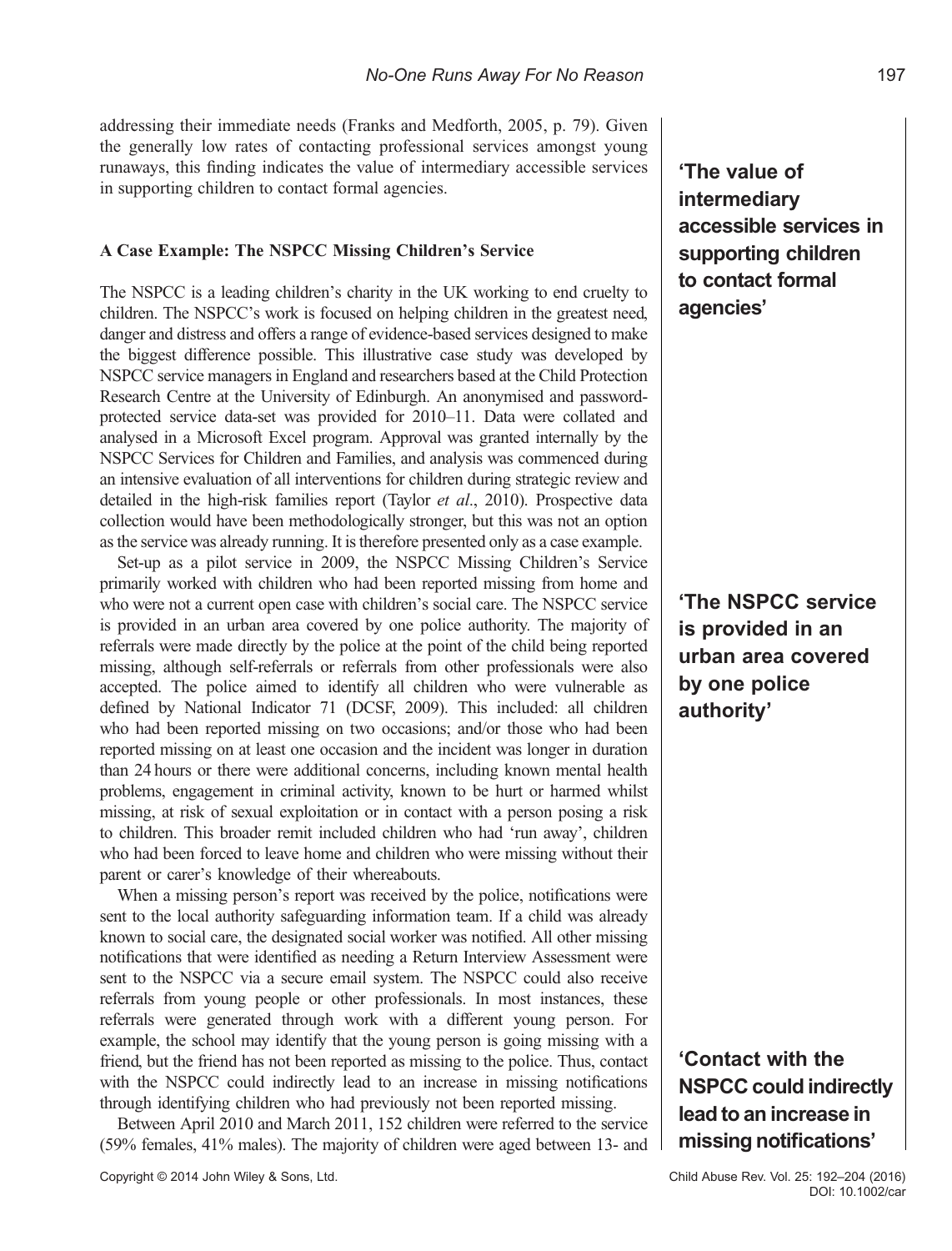# 'The service provided two distinct functions'

'The opportunity to talk about why they ran away and for their support needs to be identified'

'The involvement of the parents in the Return Interview process could present challenges'

15-years old  $(n = 104)$ . Twenty-one of the children were aged between eight- and 12-years old and 27 were aged between 16- and 17-years old. The majority of children were white British  $(n = 110)$ .

The service provided two distinct functions that had been highlighted in the literature as offering considerable potential (Rees, 2001). The first was to offer Return Interview Assessments to all children referred to the service. The second was to provide a programme of support to children who were assessed as having specific needs that related to the missing incident, that were not or could not easily be addressed through any other provider (e.g. children at risk of sexual exploitation, children who made unsafe choices). All of the NSPCC workers who worked at this service were qualified social workers.

## The Use of Return Interview Assessments

Opportunities for children to talk confidentially following a running away or missing from home episode have been identified as an important safeguard (Burgess et al., 2010; Wade, 2003). Children need to feel that they are not being judged (Taylor et al., 2014). The Statutory Guidance for children who have run away or have been missing recommends the use of Return Interview Assessments for children within 72 hours of returning home (DCSF, 2009). The Return Interview Assessment provided the child with the opportunity to talk about why they ran away and for their support needs to be identified. This was an early opportunity for professionals to ensure that children were given the space to be heard and safeguarded effectively. The NSPCC could usually make contact with the young person within 72 hours. Delays were usually caused by practical issues (e.g. incorrect mobile phone numbers). It was more problematic managing to *meet* with the young person within the 72 hours due to the tensions between prioritising the 72-hour target and using methods to approach the young person that were most likely to lead to them genuinely engaging, but may take longer to implement. For example, giving the young person a choice about when and where to meet or see a worker they already knew. Overall, the approach used had positive results in terms of engagement.

The return interviews were usually completed at the family home, unless the young person chose to be seen at school or at the NSPCC service. The worker would usually meet with the young person on their own, but also spend time with the young person and parents together. The return Interview would usually require two visits: one to gather information and seek consents to talk to other agencies, and one to feedback and discuss future support. Consent would be sought to gain information from other professionals (e.g. teachers). The involvement of the parents in the return interview process could present challenges in building a relationship with the young person. However, young people consistently cited family difficulties as the central issue, thus engaging with the parents was considered to be important.

In the NSPCC service, Return Interview Assessments were conducted using the Common Assessment Framework (CAF) tool (Department of Health, 2003) to ensure that in addition to gathering information on the specific missing incident, broader information was collated relating to the child's welfare.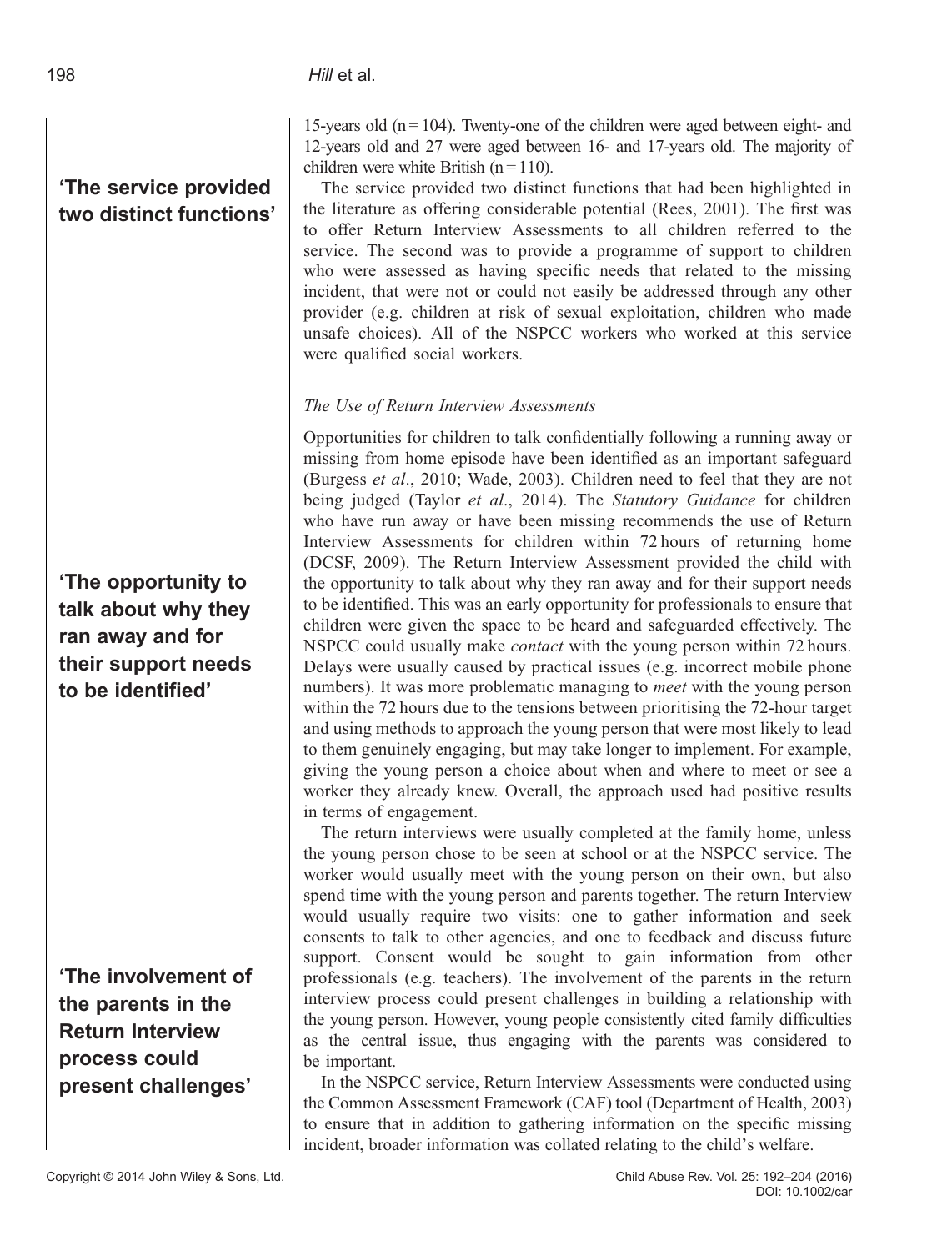#### The Connection between the Conduct of the Interviews and the Follow Through with Support

The following outcomes could be identified following the assessment:

- 1. Assessment was completed and no additional needs were identified so only information was provided.
- 2. Assessment was completed and needs were already being met by other services.
- 3. Assessment was completed and referral was made to another service to meet needs (including social care).
- 4. Assessment was completed and the Missing Children's Service was to provide a work plan of support.

A number of children were identified as not needing any ongoing support or they refused ongoing support. Lead workers in schools were notified if support was refused (consent permitting), so that they could revisit the support needs if further issues arose. If the young person had a repeat missing incident, this could be reassessed by the same NSPCC worker.

If the Return Interview Assessment identified that a referral was needed to another agency, then this could be made through the completed CAF assessment, avoiding the need for repeat assessments. If a need for ongoing support was identified and it could be provided, the NSPCC aimed to offer the young person the same worker who had conducted the return interview. This continuity was considered to be a critical aspect to the engagement of the young person.

Overall, the method of completing a Return Interview Assessment as a CAF was more time-consuming. However, it aimed to ensure that the broad range of needs for that young person were considered and the young person, parents and other agencies were aware of what the support plan was following the missing incident.

As part of the Return Interview Assessment, the NSPCC collated information relating to the contributory vulnerability factors. Between the period 2010 and 2011, information on the vulnerability factors identified 111 children. The most prevalent needs identified included: Significant parental difficulties in managing their child's behaviour (70%), problems at school (57%), the young person's emotional health (53%) and significant family stress (e.g. parental mental health, disability, loss of significant family member) (47%). Figure 1 shows the values for all areas.

These needs were identified at the Return Interview Assessment stage given that children had been seen on only one or two occasions, it is probable that vulnerabilities relating to substance misuse or sexual relationships were underreported significantly. Assessments would typically reveal that 'running away' from a stressful home environment had developed as a coping strategy for this group of children.

When the Return Interview Assessment identified additional or complex needs that were not currently being addressed and could not be addressed by the NSPCC service, a referral was made to targeted or specialist services. Referrals to social care contained the details gathered on the CAF assessments and in a team around the Child's Plan. During the period 2010–11, 24 children were referred to services provided by children's social care. Of these, 11 referrals related to safeguarding concerns, the remaining

Copyright © 2014 John Wiley & Sons, Ltd. Child Abuse Rev. Vol. 25: 192–204 (2016)

'A number of children were identified as not needing any ongoing support or they refused ongoing support'

'Between the period 2010 and 2011, information on the vulnerability factors identified 111 children'

"Running away' from a stressful home environment had developed as a coping strategy for this group of children'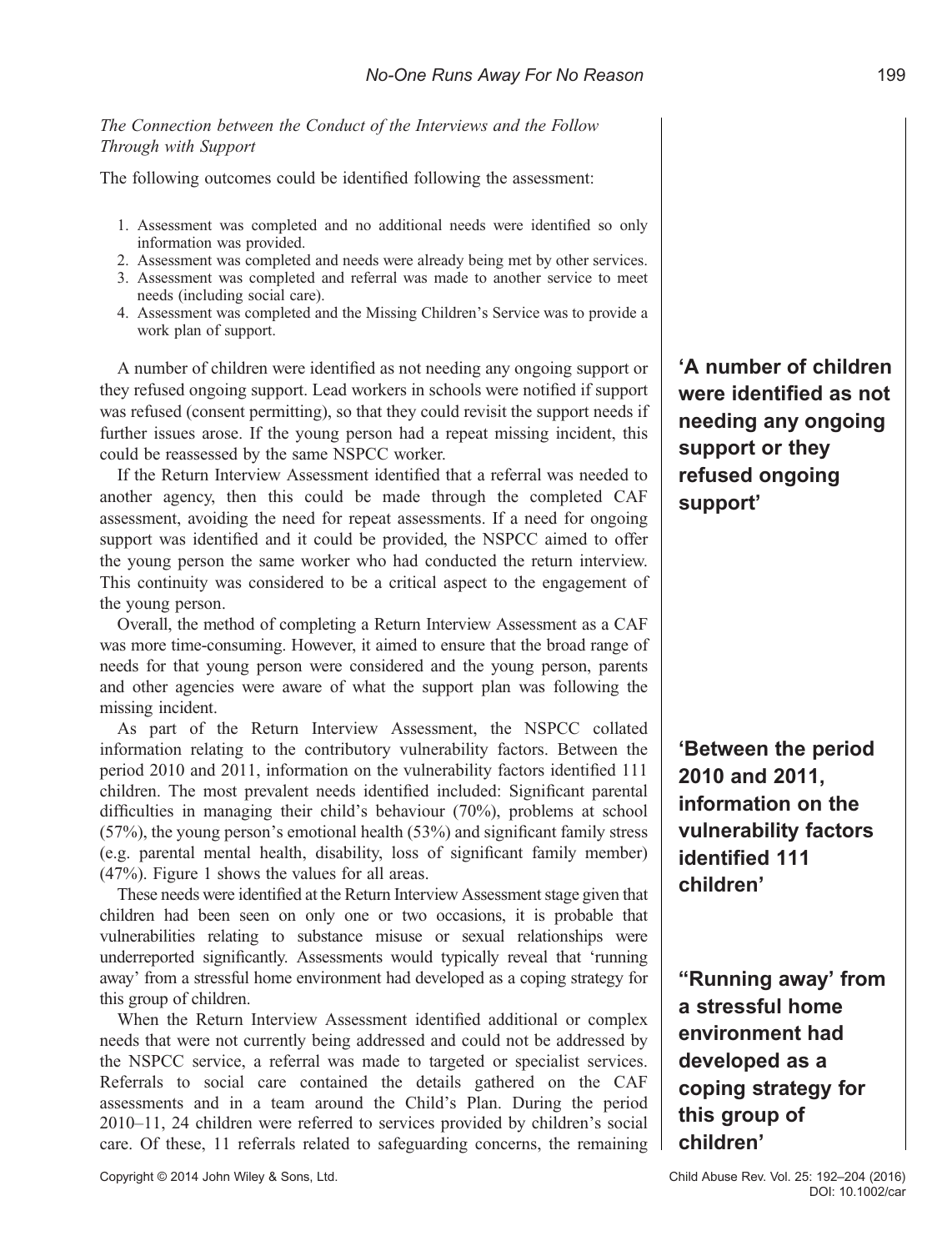

Figure 1. Vulnerability factors identified in Return Interview Assessments.

referrals related to other children's social care services (e.g. notification of a private fostering arrangement that required assessment). The referrals that were made in respect of safeguarding concerns all related to child neglect, although there may have also been specific additional concerns such as domestic abuse. All of these were accepted for at least an initial assessment. The decision to base all return interviews on a Common Assessment Framework document may have assisted in the success of these referrals being received due to a detailed assessment underpinning each referral. Equally, the connection between the Return Interview Assessment and ongoing support meant that the NSPCC was in a strong position to convey the sequence of safeguarding issues to avoid each one being viewed 'in isolation'. This was particularly important in evidencing concerns around neglect (e.g. failure to protect, lack of supervision). It is not known whether the NSPCC's authorised status may have had an impact on the response to referrals during this time period as all referrals were accepted based on the information given. Whilst figures for referrals are relatively small, there was no information to indicate that it was those children who had the greater number of missing incident reports who were more likely to be referred for safeguarding concerns. The most significant concerns were for children with only one or two reported missing incidents, but had actually been missing on many more unreported occasions, as this often indicated neglect.

## Provision of Ongoing Support

The NSPCC provided a programme of support to children, if appropriate, following the assessment of need. This was only offered to children where the need identified would be best met through provision of the NSPCC service rather than other targeted or specialist services (e.g. Child and Adolescent Mental Health Services). The prevalence of vulnerability factors being related to parental difficulties in managing behaviour and/or significant family stress meant that the programme of support frequently included some individual work with parents or carers. This would include support in developing alternative strategies for managing behaviour, and helping parents to have the

'The most significant concerns were for children with only one or two reported missing incidents'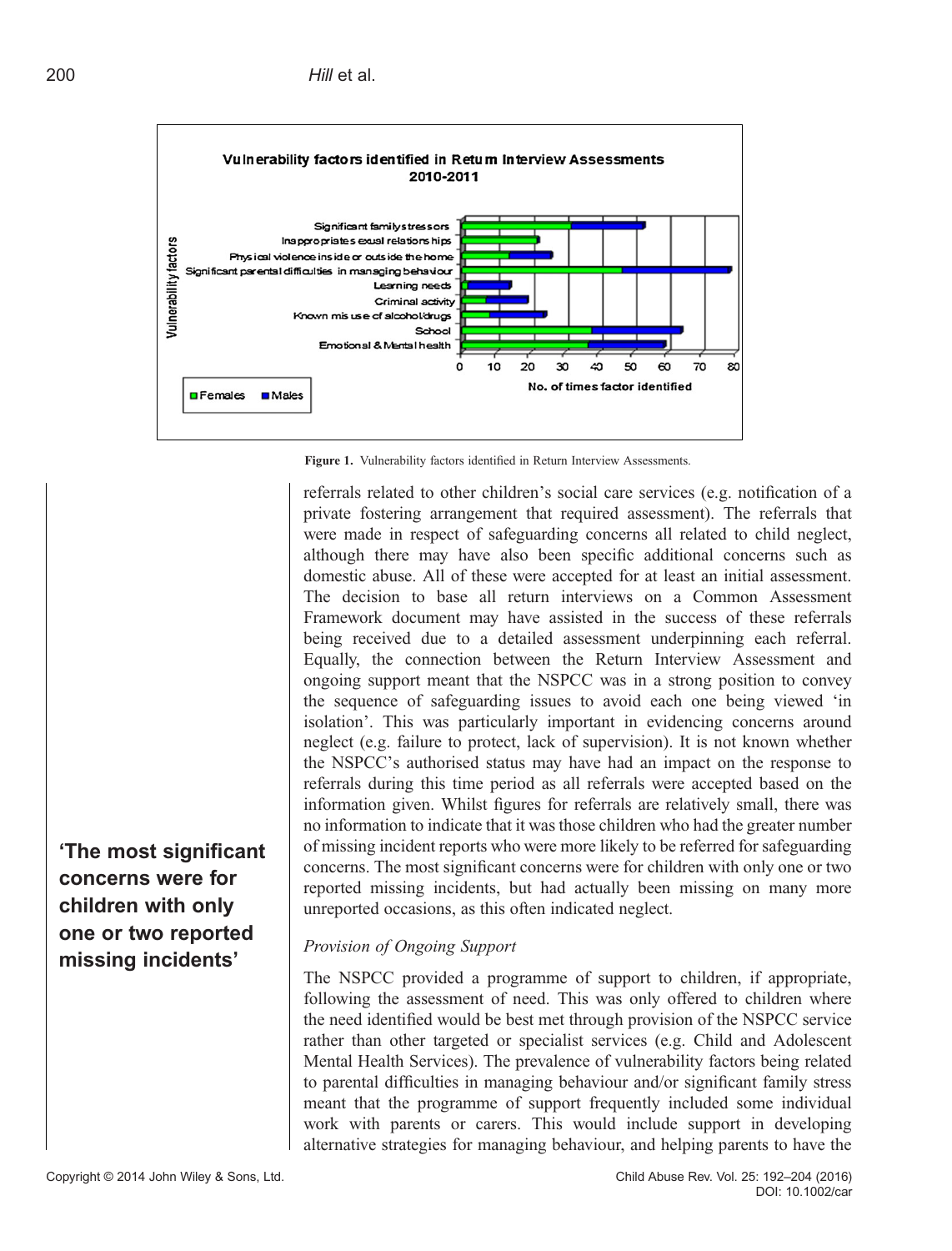information and skills to recognise indicators of sexual exploitation and substance misuse. Children often responded well to the inclusion of parents or carers in some aspects of the work, and some said that it challenged the common view that 'they were always seen as the problem' and not their parents.

The programme of support provided directly to children would also usually encompass a piece of work around recognising risks and making safer choices, for example, enabling children to look at alternative decisions when they feel that they need to 'run away' from the home environment, or recognising risks relating to issues such as sexual relationships, internet use and gang involvement.

#### **Discussion**

#### Still a Hidden Group: A Retracted Lens

There is a paucity of services for children and young people who run away from home or go missing (Rees et al., 2009, 2011; Smeaton, 2009). Despite the policy rhetoric, children who run away or go missing from home remain a hidden group in child welfare provision yet are known to have significant vulnerabilities (Radford et al., 2011; Taylor et al., 2014). Half of all local authorities in England did not have a policy for children missing from home compared to 93 per cent that had a policy for children missing from care; only 12 per cent of local authorities had services targeted at young runaways; and less than a third (29%) provided emergency accommodation for young runaways in the local area (Evans et al., 2007). Although the Statutory Guidance (DCSF, 2009 and under current review) included promising intentions, the optional use of National Indicator 71 has subsequently been omitted. The lens of political focus has retracted to children missing from care, with the oversight of children missing from home. This is demonstrated in the House of Commons inquiry exclusively focused on children missing from the care system (Westminster All Party Parliamentary Group for Runaway and Missing Children and Adults and the APPG for Looked After Children and Care Leavers, 2012). However, many young people with care experiences began patterns of running away when still living in the family home (Malloch, 2006; Smeaton, 2009; Wade, 2001, 2003). Improving the identification, assessment and support for children, and families, when running away from home could be part of an early intervention approach prior to young people entering the care system.

The case for early intervention in the early years has been well rehearsed (Allen, 2011) and few would need convincing. Early intervention in adolescence though is often overlooked (Rees et al., 2011). Increasing the protective factors around adolescents has been shown to be helpful in improving resilience (Scales et al., 2006). Daniel and colleagues (2011) advocate a public health approach to child neglect, where early intervention as soon as risk factors are recognised is as important as early intervention to allay and identify risk factors.

In addressing the multiple and complex needs of children who are forced to leave home, Rees and Siakeu (2004, p.19) argue that there needs to be a shift 'The programme of support provided directly to children would also usually encompass a piece of work around recognising risks and making safer choices'

'Many young people with care experiences began patterns of running away when still living in the family home'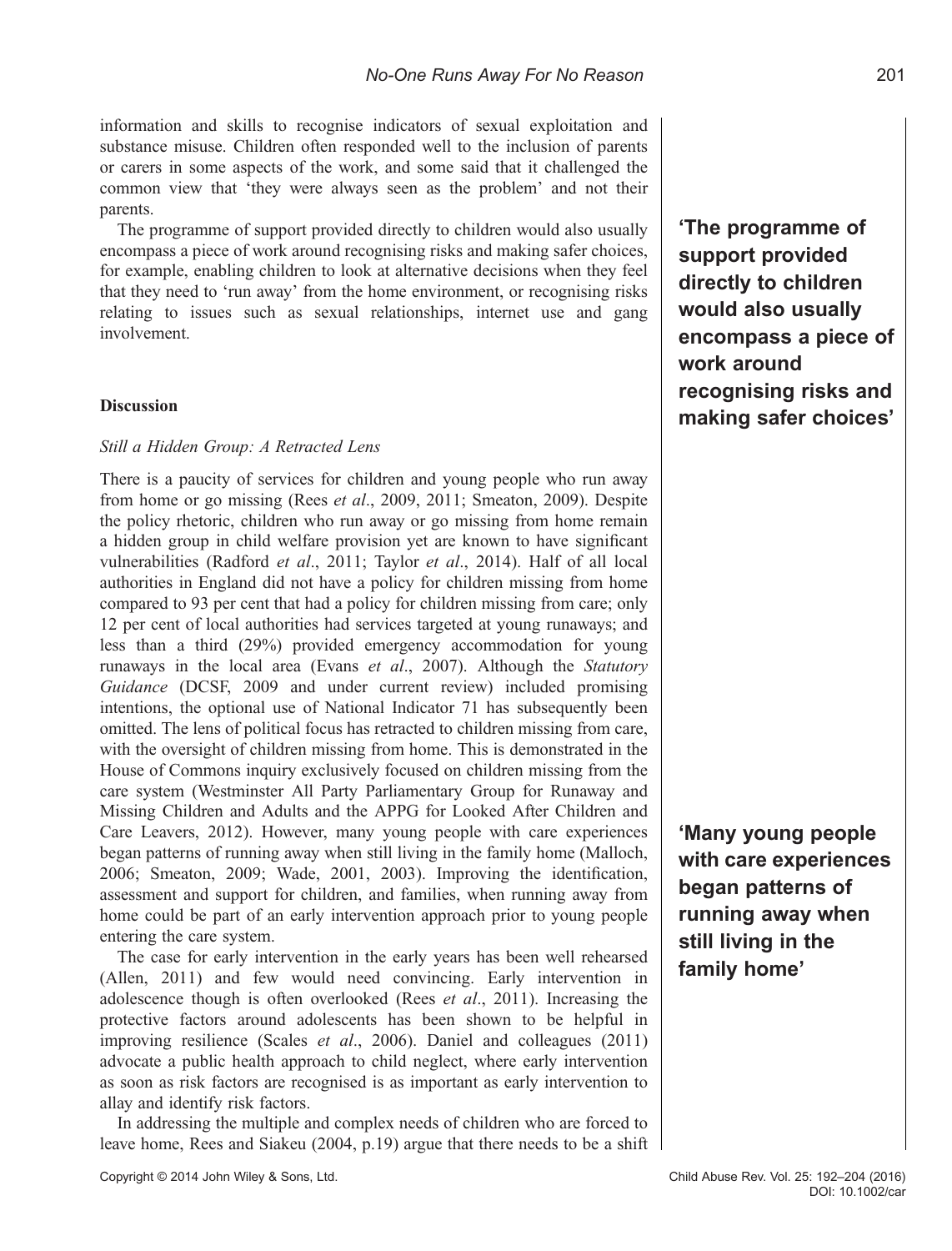'The role of family group conferences… could be of value for young runaways'

# 'All children have a right to effective, appropriate and timely support'

from a narrow focus on only short-term interventions (emergency accommodation and advocacy services) towards 'mediation, whole family approaches and longer term support'. Rosenthal et al. (2006) highlight that homelessness services have focused on independent living skills rather than family reconciliation. They highlight the importance of understanding the reasons why young people are leaving home to ensure effective and timely services. The role of family group conferences (FGC) could be of value for young runaways given that the most common reason for running away is due to family problems; there is some evidence supporting the work of FGC where safeguarding concerns exist and children may be removed from family homes (Brown, 2003). In using a child and young person-centred approach, FGC can provide a more inclusive, family-focused mediation space of benefit to children and their families (Barnsdale and Walker, 2007).

The value of independent assessments with young runaways to identify safeguarding concerns has been highlighted (Mitchell et al., 2012; Wade, 2003). There have been few evaluations of the effectiveness of Return Interview Assessments. The Grampian Police Return Home Welfare Interviews (RHWI) pilot was developed to explore the effectiveness of delivering RHWI to improve outcomes for children (Burgess et al., 2010). The study found RHWI to be a useful intervention, particularly for children who were not already known to services. Children were generally positive about the RHWI experience; however, views were mixed on whether it had affected the likelihood of running away again. This indicates the importance of the Return Interview Assessment as a starting point to identify unmet needs and risks with the child and family to then develop a programme of work with the child and family or facilitate access to appropriate services.

## Conclusion

Children who run away or go missing from home have often remained hidden from professional agencies with safeguarding responsibilities. Drawing on findings from an NSPCC service, this group of children are facing multiple challenges in their lives and need help to deal with these issues. Identification of need through the use of Return Interview Assessments provides a valuable early intervention approach for children who are rarely known to social care services. Creating multiple opportunities for children and young people to talk 'in confidence' about harm that may have been experienced both in the family home as well as during their time away from home, provides a valuable space to address safeguarding concerns. Fundamentally, all children have a right to effective, appropriate and timely support.

## References

Allen G. 2011. Early Intervention: Smart Investment, Massive Savings. Cabinet Office: London. Bancroft A, Wilson S, Cunningham-Burley S, Backett-Milburn K, Masters H. 2004. Parental drug and alcohol misuse: resilience and transition among young people. Joseph Rowntree Foundation: York.

Barnsdale L, Walker M. 2007. Examining the use and impact of Family Group Conferencing. Scottish Executive: Edinburgh.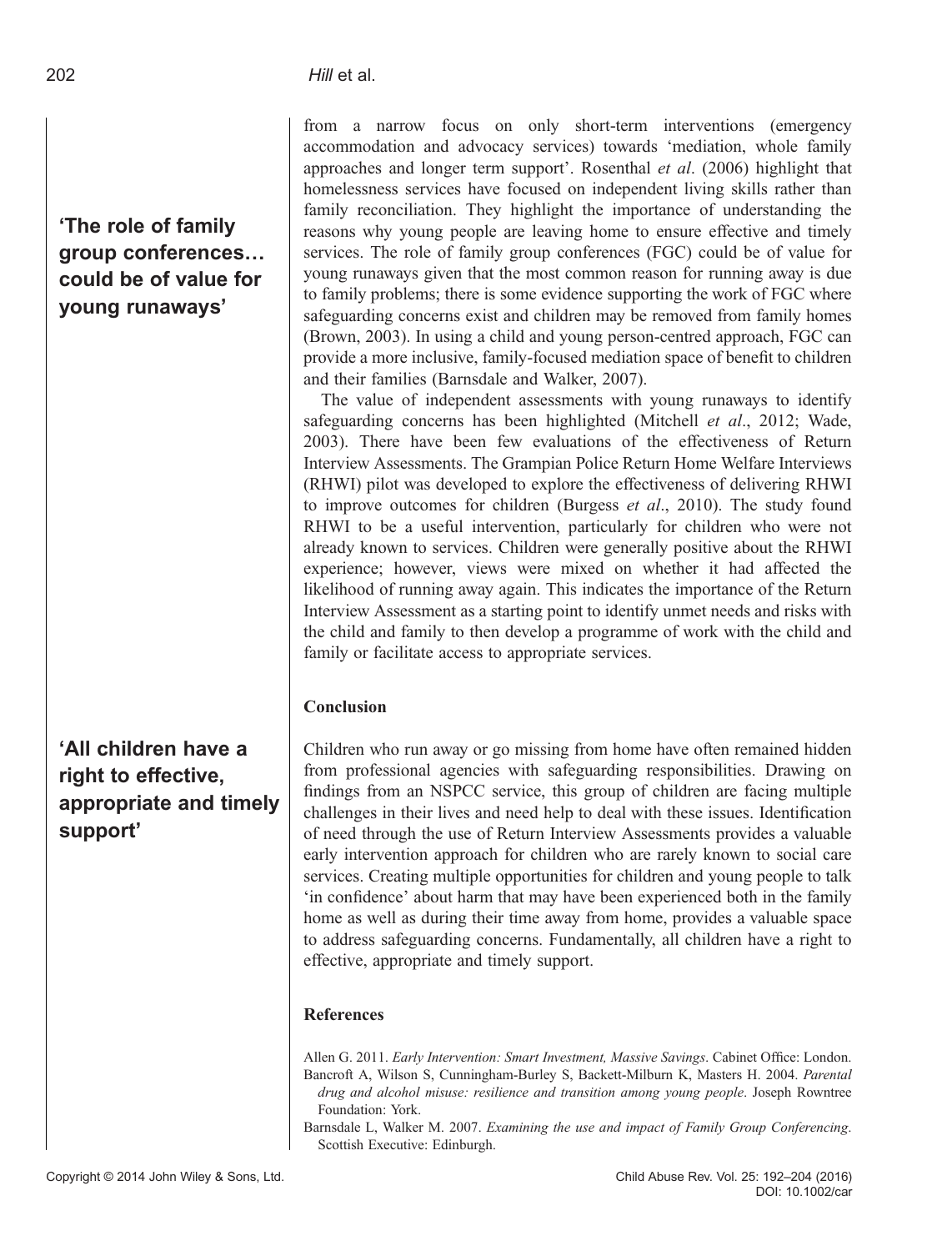- Berelowitz S, Firmin C, Edwards G, Gulyurtlu S, 2012. 'I thought I was the only one. The only one in the world': The Office of the Children's Commissioner's inquiry into child sexual exploitation in gangs and groups - Interim report. Office of the Children's Commissioner: London.
- Biehal N, Mitchell F, Wade J. 2003. Lost from view: Missing persons in the UK. The Policy Press: Bristol.
- Brown L. 2003. Mainstream or margin? The current use of family group conferences in child welfare practice in the UK. Child and Family Social Work 8: 331-340. DOI: 10.1046/ j.1365-2206.2003.00293.x
- Burgess C, Malloch M, Mitchell F, Chan V, Eunson J, Murray L. 2010. Grampian police return home welfare pilot for young runaways: a pilot evaluation. University of Stirling/Ipsos MORI Scotland: Stirling.
- Chase E, Stratham J. 2005. Commercial and sexual exploitation of children and young people. Child Abuse Review 14: 4–25. DOI: 10.1002/car.881
- Daniel B, Taylor J, Scott J. 2011. Recognizing and helping the neglected child: Evidence based practice for assessment and intervention. Jessica Kingsley: London.
- Department for Children, Schools and Families. 2009. Statutory guidance for children who run away or go missing from home and care: Supporting local authorities to meet the requirements of the National Indicator 71 - Missing from home and care. DCSF: London. Department of Health. 2003. Every Child Matters. Department of Health: London.
- Evans K, Houghton-Brown M, Rees G. 2007. Stepping up: the future of runaways services. The Children's Society: London.
- Franks M, Goswami H. 2010. Rural runaways: rurality and its implications for services to children and young people who run away. Children and Society 24: 123-135. DOI: 10.1111/j.1099-0860.2008.00202.x
- Franks M, Medforth R. 2005. Young helpline callers and difference: exploring gender, ethnicity and sexuality in helpline access and provision. Child and Family Social Work 10: 77–85.
- Gray D, Watt P. 2013. Giving Victims a Voice. Joint Report into Sexual Abuse Allegations made Against Jimmy Savile. NSPCC and Metropolitan Police Service: London.
- Houmøller K, Bernays S, Wilson S, Rhodes T. 2011. Juggling harms: coping with parental substance misuse. London School of Hygiene and Tropical Medicine: London.
- Hyde J. 2005. From home to street: understanding young people's transitions into homelessness. Journal of Adolescence 28: 171–183. DOI: 10.1016/j.adolescence.2005.02.001
- Khadr SK, Viner RM, Goddard A. 2011. Safeguarding in adolescence: under-recognised and poorly addressed. Archives of Disease in Childhood 96: 991–994.
- Malloch M. 2006. Running Other Choices: An evaluation of the ROC refuge. Aberlour Trust: Stirling.
- Malloch M, Burgess C. 2011. Responding to young runaways: problems of risk and responsibility. Youth Justice 11(1): 61–76. DOI: 10.1177/1473225410394281
- Mitchell F. 2003. Can I come home? The experiences of young runaways contacting Message Home helpline. Child and Family Social Work 8: 3–11. DOI: 10.1046/j.1365-2206.2003.00264.x
- Mitchell F, Malloch M, Burgess C. 2012. The role of return home welfare interviews in responding to the needs of young runaways. Children and Society. DOI: 10.1111/j.1099- 0860.2012.00467.x
- NSPCC. 2007. ChildLine Casenotes: Running away and homelessness. NSPCC: London.
- Radford L, Corral S, Bradley C, Fisher H, Bassett C, Howat N, Collinshaw S. 2011. Child cruelty in the UK 2011 - An NSPCC study into childhood abuse and neglect over the past 30 years. NSPCC: London.
- Raws P. 2001. Lost youth: Young runaways in Northern Ireland. The Children's Society: London.
- Rees G. 2001. Working with young runaways: Learning from practice. The Children's Society: London.
- Rees G. 2011. Still Running 3: Early findings of our third national survey of young runaways. The Children's Society: London.
- Rees G, Lee J. 2005. Still running II: findings from the second national survey of runaways. The Children's Society: London.
- Rees G, Siakeu J. 2004. Thrown away: The experiences of children forced to leave home. The Children's Society: London.
- Rees G, Franks M, Medforth R, Wade J. 2009. Commissioning, delivery and perception of emergency accommodation for young runaways. Department for Children, Families and Schools and The Children's Society: London.